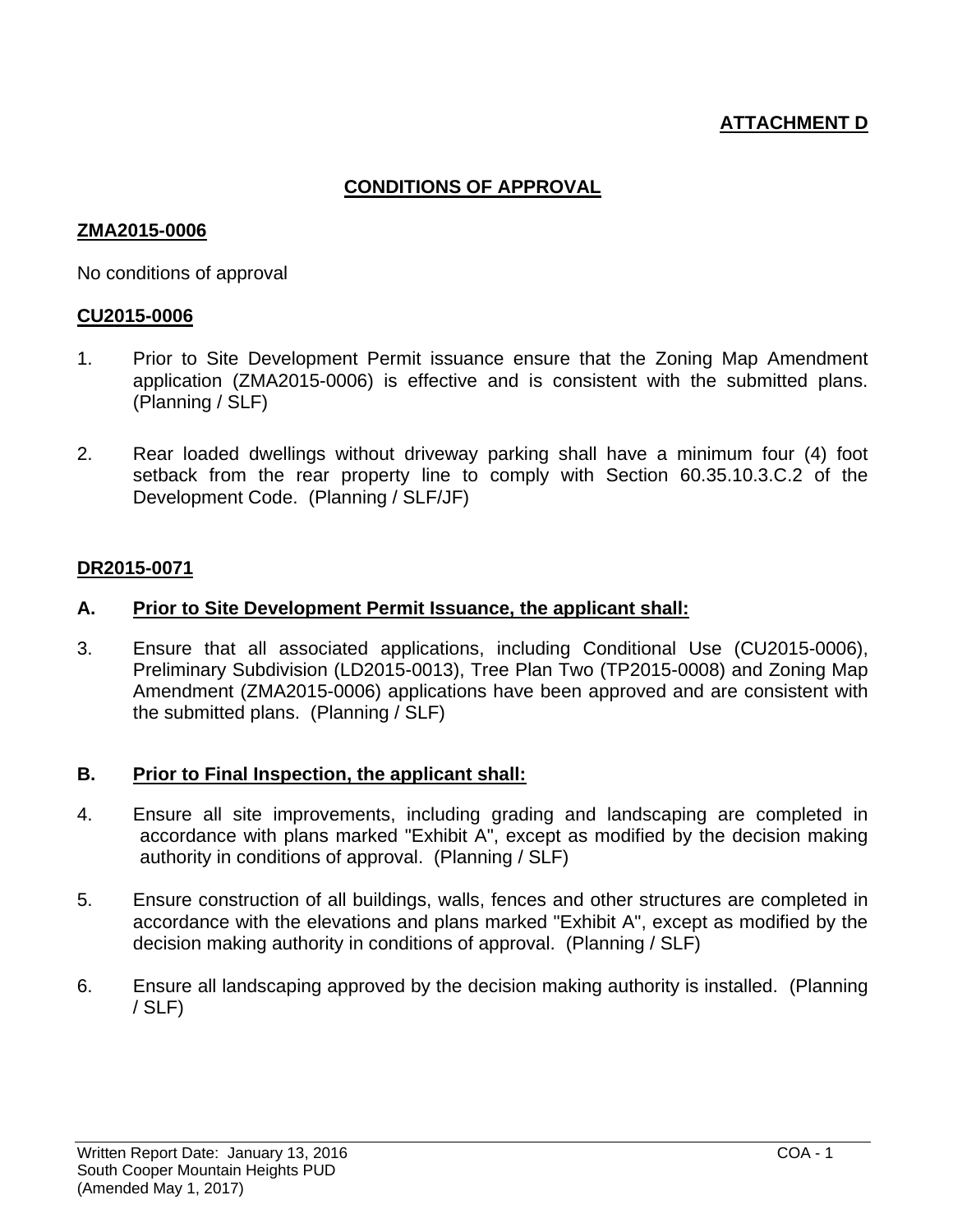# **LD2015-0013**

7. Prior to approval of the Preliminary Land Division application, the applicant shall receive approval of the corresponding Zoning Map Amendment and Conditional Use–New Planned Unit Development applications. (Planning / SLF)

### **C. Prior to Issuance of the Site Development Permit:**

- 8. The applicant shall submit plans that show a pedestrian crossing at the southern terminus of the north-south pedestrian walkway with a Rectangular Rapid Flashing Beacon. (Transportation / KR)
- 9. The applicant shall submit plans that show a 3-lane Collector Street per City standards, with landscaped median islands for Road 6C (east/west collector) between SW 175<sup>th</sup> Avenue and Loon Drive, including the realignment of Loon Drive at the new intersection with Road 6C. Where existing houses near the Loon Drive connection limit the available right-of-way (ROW) width, the new Collector Street shall have a 2-lane configuration. (Transportation / KR)
- 10. The applicant shall submit plans that show Street F with the following modified Neighborhood Route cross-sections: 5-foot sidewalk on the north side of the street, with a 7.5-foot planter strip with street trees, 36 feet of pavement, and a 7.5-foot planter strip with street trees and a 12-foot multi-use path on the south side of the street, with 0.5-foot maintenance and monumentation gaps along the outer edges of the right-of-way. For the segments near the intersections with SW 175<sup>th</sup> Avenue and Road 6C, Street F shall have three 12-foot travel lanes. For the interior segment, Street F shall have two 11-foot travel lanes and 7-foot parking lanes on each side. (Transportation / KR)
- 11. The applicant shall submit plans that demonstrate that Street H and Street K can be extended in a logical, efficient, and well-connected manner into the multi-family section of the development. (Transportation / KR)
- 12. The applicant shall submit plans that show that the nature trails are designed to be 10 feet wide, with gravel shoulders of at least 1 foot. The nature trails should have a maximum slope of no more than 10 percent. Where Community Trails are combined with sidewalks, the trail shall consist of at least 12 feet of concrete, separated by a planter strip with street trees whenever possible. (Transportation / KR)
- 13. The applicant shall submit plans that include a barricade and future street extension sign for the northwestern terminus of Street O which comply with all of the standards in the Engineering Design Manual. (Transportation / KR)
- 14. The applicant shall submit plans that show that the following streets are constructed to the City's L1 standard: Street C, Street H, Street K, Street L, and Street P. (Transportation / KR)
- 15. The applicant shall submit plans that show the construction of Street O (south of Road 6C, SW Bittern Terrace extension) with the phase of the development that adds units to SW Oystercatcher Lane or SW Moorhen Way. (Transportation / KR)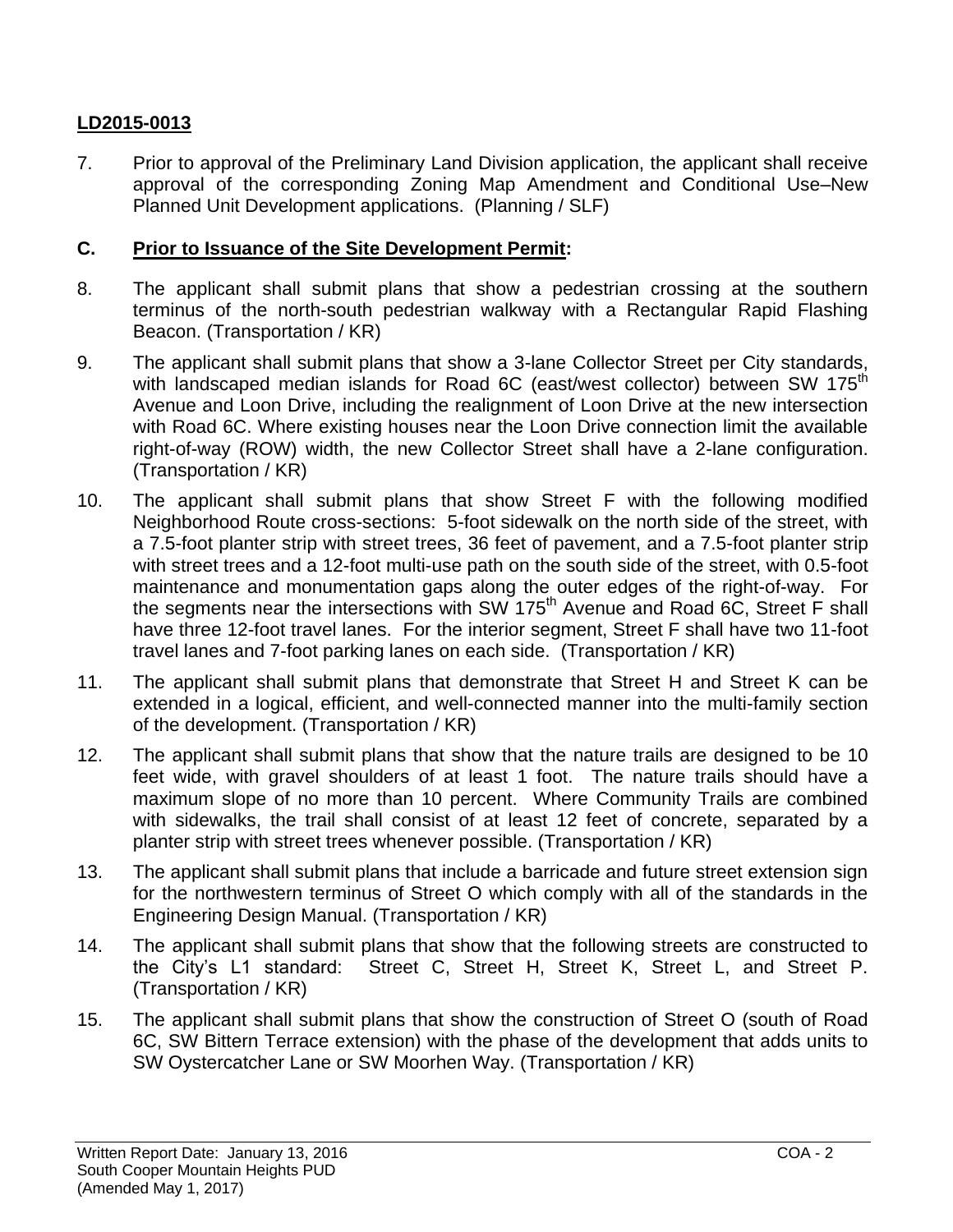- 16. The applicant shall submit plans that show an emergency access connection from the west end of Street A to SW 175<sup>th</sup> Avenue. This connection shall be gated, if a Knox box is provided. The secondary fire access path shall be constructed to support the load requirements of TVF&R. (Transportation / KR)
- 17. The applicant shall make all arrangements necessary to allow for the substantial completion of the permitted public water, storm and sanitary sewer improvements in SW 175<sup>th</sup> Avenue by the Beaverton School District for the new South Cooper Mountain High School, in addition to the Barrows Road Clean Water Services gravity sewer project, needed to serve this development as determined by the City Engineer. If at the time of a pending site development permit issuance for the first phase of the South Cooper Mountain Heights development and these necessary projects have not been substantially completed, then the approval of a final land division and plat recordation shall be delayed until all the critical public infrastructure referenced is in place, accepted by the City, and able to serve the South Cooper Mountain Heights development. (Site Development Div./JDD)
- 18. The applicant shall submit the required plans, application form, fee, and other items needed for a complete site development permit application per the applicable review checklist. (Site Development / JJD)
- 19. The applicant shall contract with a professional engineer to design and monitor the construction for any work governed by Beaverton Municipal Code 9.05.020, as set forth in Ordinance 4417 (City Engineering Design Manual and Standard Drawings), Beaverton Development Code (Ordinance 2050, 4010 +rev.), the Clean Water Services District Design and Construction Standards (June 2007, Resolution and Ordinance 2007-020), and the City Standard Agreement to Construct and Retain Design Professionals in Oregon. (Site Development / JJD)
- 20. The applicant shall submit a completed and executed City Standard Agreement to Construct Improvements and Retain Design Professional(s) Registered in Oregon. After the site development permit is issued, the City Engineer and the Planning Director must approve all revisions as set out in Ordinances 2050, 4010+rev., and 4417; however, any required land use action shall be final prior to City staff approval of the engineering plan revision and work commencing as revised. (Site Development / JJD)
- 21. The applicant shall have the ownership of the subject property guarantee all public improvements, site grading, storm water management (quality and quantity) facilities, Clean Water Services SPL (Service Provider Letter) required plantings, private streets, and common driveway paving by submittal of a City-approved security. The security approval by the City consists of a review by the City Attorney for form and the City Engineer for amount, equivalent to 100 percent or more of estimated construction costs. (Site Development / JJD)
- 22. The applicant shall submit any required off-site easements, executed and ready for recording, to the City after approval by the City Engineer for legal description of the area encumbered and City Attorney as to form. (Site Development / JJD)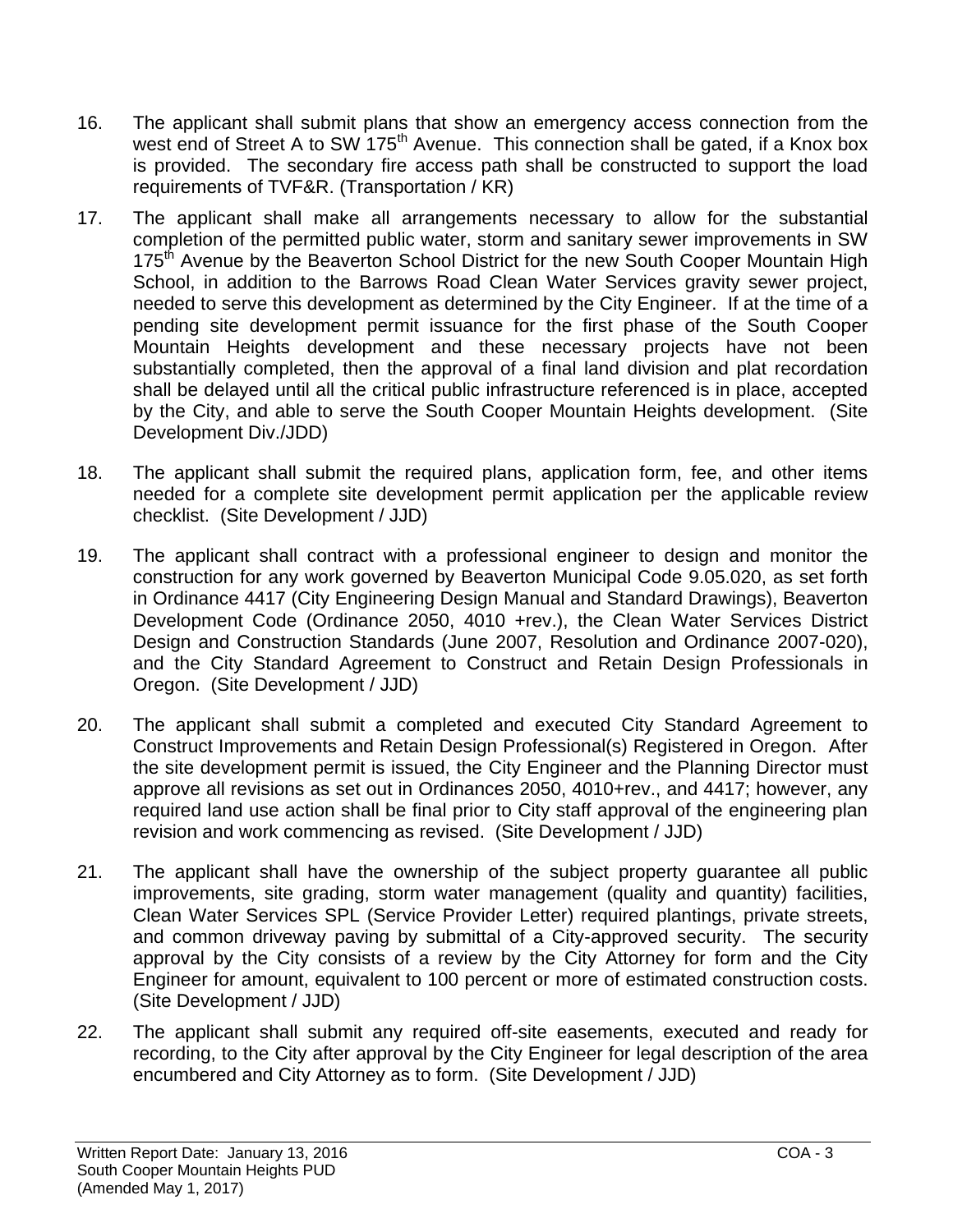- 23. The applicant shall submit to the City a copy of issued permits or other approvals needed from Washington County for work within, and/or construction access to, the 175<sup>th</sup> Avenue and Scholls Ferry Road right of ways. (Site Development / JJD)
- 24. The applicant shall submit a copy of issued permits or other approvals as needed from the State of Oregon Division of State Lands and the United States Army Corps of Engineers (for work within or affecting a jurisdictional wetland). (Site Development / JJD)
- 25. The applicant shall have obtained the Tualatin Valley Fire and Rescue District Fire Marshal's approval of the site development plans as part of the City's plan review process. (Site Development / JJD)
- 26. The applicant shall provide a public utility plan for water provision as documented in the attached October 28, 2015, correspondence from David Winship, City Utilities Engineer, including a large telemetry-monitored pressure reducing valve station in the northwest corner of the development and a minimum 16 inch diameter water line crossing the development from Loon Drive to 175<sup>th</sup> Avenue within the proposed collector street. The project shall be eligible for a water system development charge credit equal to the estimated construction cost value of extra capacity improvements as determined and administered by the City Utilities Engineer. (Site Development / JJD)
- 27. The applicant shall provide a revised public utility plan for sanitary sewer that extends the minimum 12-inch diameter sewer guaranteed by the Beaverton School District northward within 175th Avenue to the northernmost point along the South Cooper Mountain Height's development frontage. This is as per the City of Beaverton South Cooper Mountain Sewer Master Plan requirement and is the alternate plan for sanitary sewer described in the application narrative within the conclusion of the September 8, 2015, sanitary sewer phasing memo. (Site Development / JJD)
- 28. The applicant shall have obtained approvals needed from the Clean Water Services District for storm system connections as a part of the City's plan review process. (Site Development / JJD)
- 29. The applicant shall submit a completed 1200-C Permit (DEQ/CWS/City Erosion Control Joint Permit) application to the City. The applicant shall use the 2006 plan format per requirements for sites 5 acres or larger adopted by DEQ and Clean Water Services. (Site Development Div. /JJD)
- 30. The applicant shall provide final construction plans and a final drainage report, as generally outlined in the submitted preliminary drainage report (December 2015), demonstrating compliance with City storm detention requirements (per Section 330, of City Ordinance 4417) and with CWS Resolution and Order 2007-020 in regard to water quality treatment. However, it will need to be supplemented to include how the entire development proposal including Phase 1 will meet the SLOPES V requirement for stormwater management. (Site Development / JJD)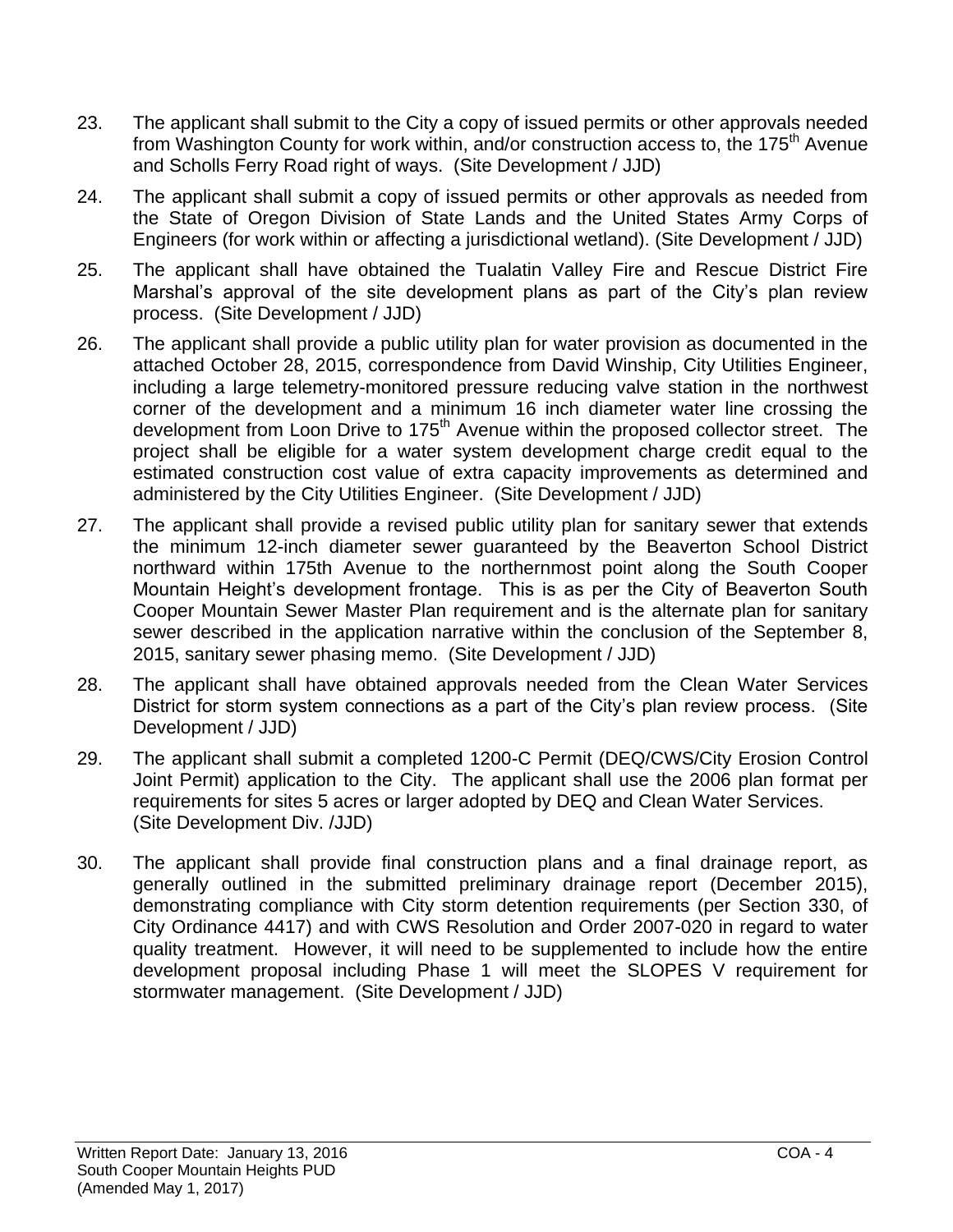- 31. The applicant shall provide final grading plans with a detailed drainage analysis of the subject site by a professional engineer meeting the standards set by the City Engineer. The analysis shall identify all contributing drainage areas and plumbing systems on and adjacent to the site with the site development permit application. The analysis shall also delineate all areas on the site that are inundated during a 100-year storm event, including the safe overflow conveyance from proposed constructed stormwater management facilities. On all plan sheets that show grading and elevations, the 100 year inundation level shall be identified. (Site Development / JJD)
- 32. The applicant shall provide construction plans that show how each lot will be independently served by utility systems as required by the City Engineer and City Building Official per City standards. Any extra-capacity water and storm water facility improvements, as defined and determined by the City Utilities Engineer, shall be eligible for system development charge credits to be assigned to lots within the subdivision. All site sewer (storm and sanitary) plumbing that serves more than one lot, or crosses onto another lot, shall be considered a public system and shall be constructed to the requirements of the City Engineer. (Site Development / JJD)
- 33. The applicant shall submit a revised grading plan showing that each lot or adjacent residential property has a minimum building pad elevation that is at least one foot higher than the maximum possible high water elevation (emergency overflow) of the storm water management facilities. Additionally, a minimum finished floor elevation that is at least three feet higher than the maximum possible high water elevation shall be established for each new building lot and documented on the plans. This land-use approval shall provide for minor grade changes less than four vertical feet variance to comply with this condition without additional land-use applications, as determined by the City Engineer and City Planning Director. (Site Development / JJD)
- 34. The applicant shall submit a design for the retaining walls surrounding, adjacent, and within storm water quality facilities designed by a civil engineer or structural engineer for the expected hydrological conditions. These retaining walls shall be watertight for all areas of earthen fil or where deemed necessary by the City Engineer. Additionally, these walls shall be designed as poured-in-place, reinforced, 4000 PSI, portland cement concrete with cobblestone face texturing, or a City Engineer approved equivalent, and with minimum 18-inch wide, 4-inch thick, cap on the top of the stem of each wall. (Site Development / JJD)
- 35. The plans shall show access for a maintenance vehicle within 6-feet from the front, or within 15-feet from the side of a vehicle to all storm control structures unless otherwise specifically approved by the City Engineer. A direct walking route to the structures in the pond area shall be no steeper than 4(horizontal) to 1 (vertical) slope. This direct route shall be a minimum of 6-feet wide and have a surface consisting of the equivalent of 3 inches of crushed rock (to allow walking access in winter) and vegetation shall allow easy access. This direct access route shall be delineated on the plans. (Site Development / JJD)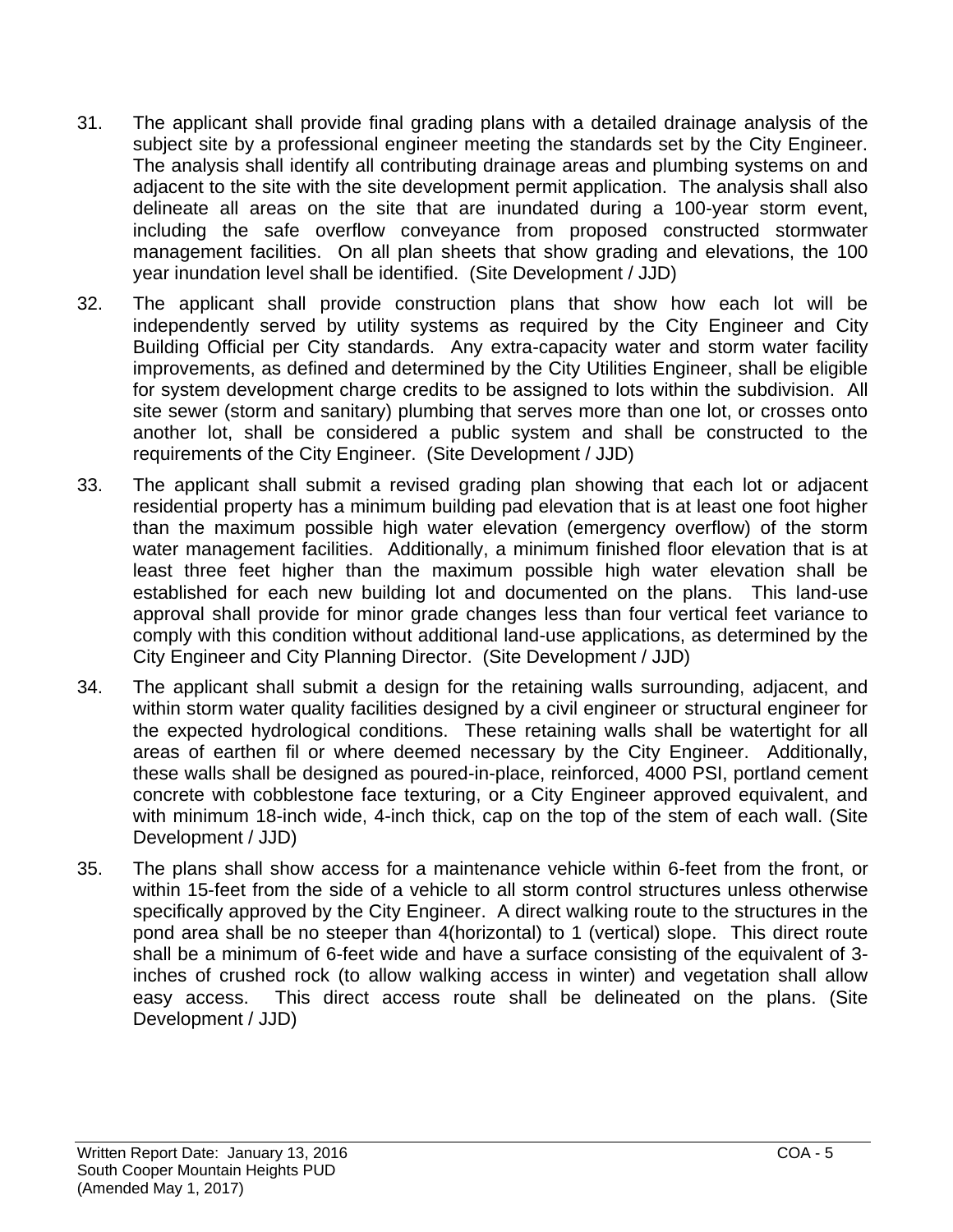- 36. The applicant shall submit a geotechnical and geo-environmental report with the site development permit application for review and approval by the City Engineer. The report shall include an assessment of the soil and any ground/surface water issues, slope stability, and recommended construction methods. It shall be prepared by a professional engineer or registered geologist to the specifications of the City Engineer. (Site Development / JJD)
- 37. The applicant shall submit to the City a certified impervious surface determination of the proposed project's net new impervious area proposed for any common areas and private streets prepared by the applicant's engineer, architect, or surveyor. The certification shall consist of an analysis and calculations determining the square footage of all impervious surfaces as a total for the common areas and private streets. In addition, specific types of impervious area totals, in square feet, shall be given for parking areas and driveways, sidewalk and pedestrian areas, and any gravel surfaces. Calculations shall also indicate the square footage of pre-existing impervious surface, the new impervious surface area created, and total final impervious surface area on the entire site and individual lots/tracts. (Site Development / JJD)
- 38. The applicant shall pay a storm water system development charge (overall system conveyance) for the net new impervious area proposed for any common areas or private streets. (Site Development / JJD)
- 39. The applicant shall provide plans for street lights (Illumination levels to be evaluated per City Design Manual, Option C requirements unless otherwise approved by the City Public Works Director) and for the placement of underground utility lines along street frontages, within the site, and for services to the proposed new development. If existing utility poles along existing street frontages must be moved to accommodate the proposed improvements, the affected lines must be either undergrounded or a fee in lieu of undergrounding paid per Section 60.65 of the Development Code. (Site Development / JJD)
- 40. The applicant shall provide plans showing a City standard commercial driveway apron at the intersection of any private, common driveway and a public street. (Site Development / JJD)
- 41. The applicant shall provide a plan showing that Street A will have emergency access onto SW 175<sup>th</sup> Avenue. The access shall have a gate (installed and maintained by the applicant and/or HOA) with a Knox box lock and drivable landscaping or paving materials. (TVF&R / JF)
- 42. The applicant shall be responsible for constructing Street O and Road 6C with the phases of development that require Street O and Road 6C as a secondary means of access. (TVF&R / JF)
- 43. The applicant shall coordinate with Tualatin Hills Park & Recreation District (THPRD) to provide signage for the Community Trail along Street F and Road 6C. (Planning / SLF)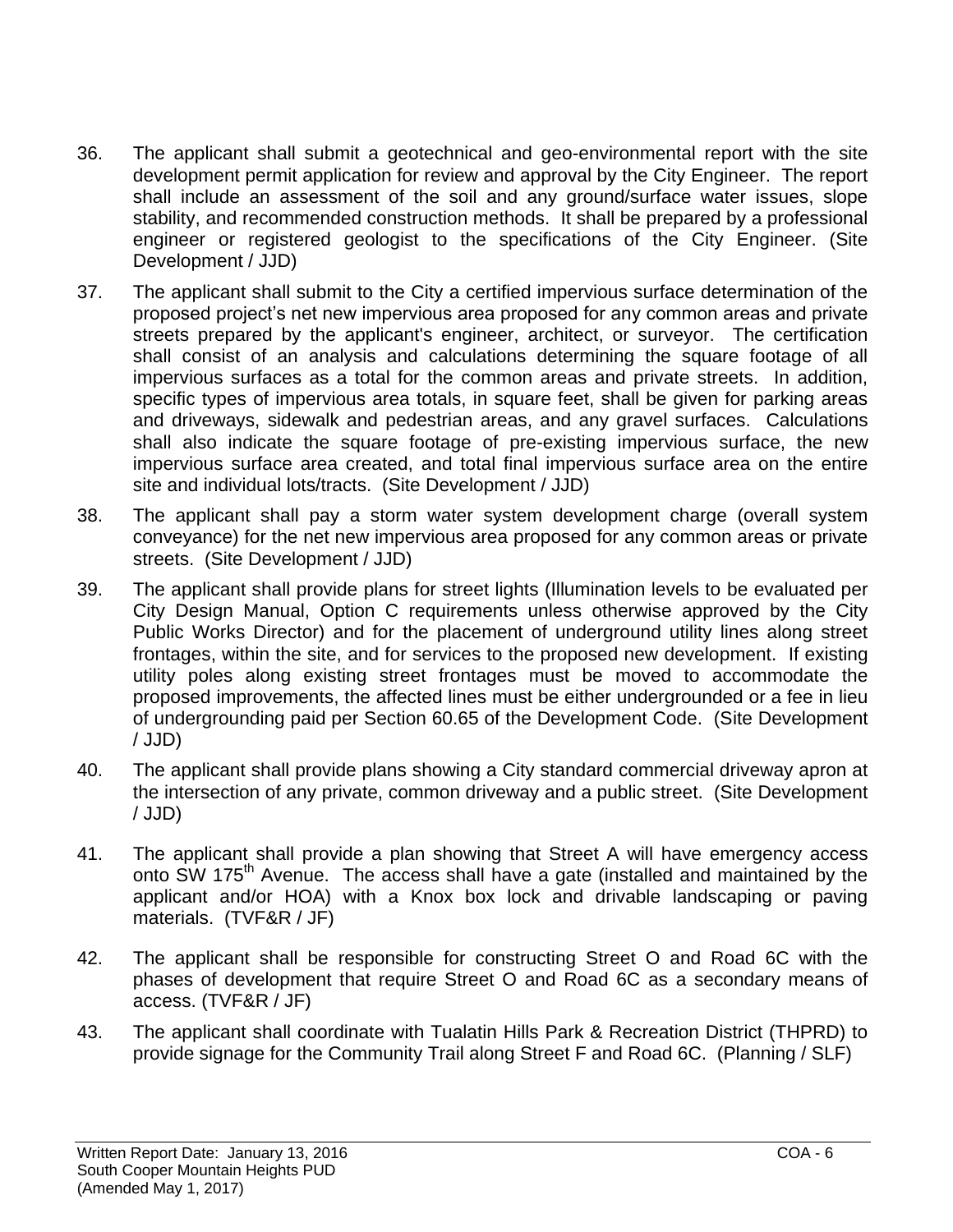- 44. The applicant shall provide plans that show the north-south Community Trail will have 10 feet of asphalt, along with gravel shoulders of at least 1 foot in width. The trail shall be within a property corridor that is at least 15 feet wide, centered on the trail; the property corridor shall either be within a tract dedicated to the public or a public agency, or within a public access easement. (Planning / SLF)
- 45. The applicant shall coordinate with THPRD regarding the specific design of the northsouth trail with regard to furnishings, lighting, signage, accessibility, etc. (Planning / SLF)
- 46. The applicant shall ensure that the proposed park meets one of the following requirements:

a. If the park is owned and maintained by THPRD, park programing and design to be coordinated with THPRD through THPRD's park master planning process prior to construction of the park.

b. If the park is owned and maintained by THPRD, park construction and dedication of land for the park to THPRD to be complete prior to final plat approval of Phase 3 with construction of the park by THPRD to follow within a timeframe to be determined by THPRD.

c. If the park is owned and maintained by THPRD and the park is to be constructed by the developer, dedication of land to THPRD for the park shall occur as provided for in (b), above, and park improvements shall be eligible for park system development charge("SDC") credits with an approved Memorandum of Understanding("MOU") between THPRD and the developer.

d. If the park is not owned and not maintained by THPRD, park improvements will be owned and maintained by the Homeowners' Association. (Planning / LF/KR)

- 47. In coordination with the Beaverton School District, the applicant shall provide plans that show the following improvements to the SW Scholls Ferry Rd. / SW 175<sup>th</sup> Avenue intersection: a southbound buffered bike lane, two southbound travel lanes, two southbound left-turn lanes, one northbound through lane, and a northbound buffered bike lane, along with the sidewalks. The applicant shall design the improvements to Washington County standards, as determined by the County Engineer. These improvements shall be continued north for a distance sufficient to provide the standard roadway tapering. (Transportation / KR)
- 48. The applicant shall provide plans that show right-of-way dedication sufficient to provide a minimum of 51 feet from ROW centerline along the northern portion of the SW 175<sup>th</sup> Avenue frontage and a minimum of 59 feet from centerline along the southern portion of the site's SW  $175^{th}$  Ave. frontage. (Transportation / KR)
- 49. The applicant shall provide certification from a registered professional engineer that adequate sight distance exists in both directions (or can be obtained pursuant to specific improvements) at both public street connections, Road 6C and Street F, to SW 175<sup>th</sup> Avenue prior to commencing any site preparation activities. These sight distance measurements should account for ROW dedication. (Transportation / KR)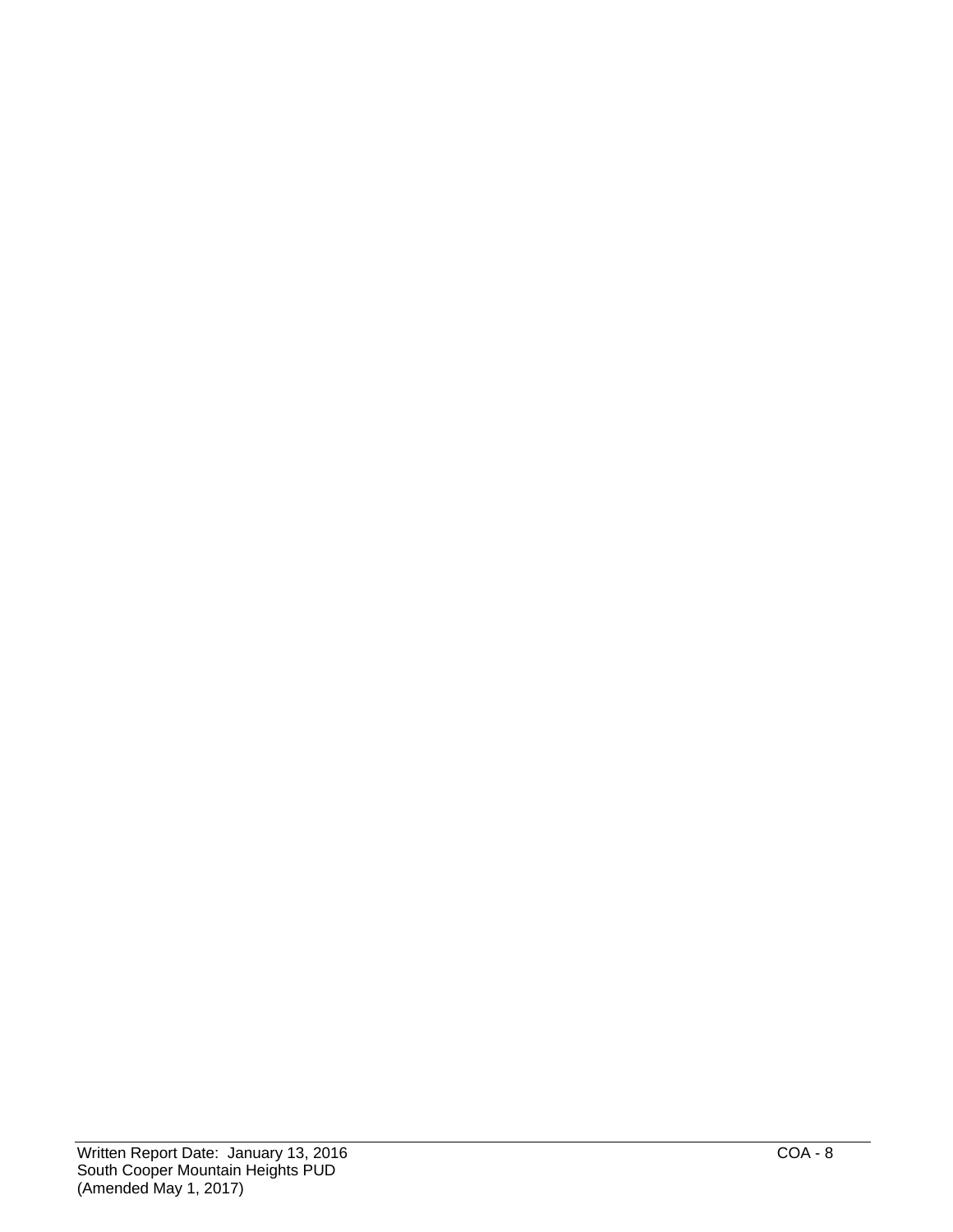# **D. Prior to Final Plat Approval for the partition of Tax Lot 2S1060000200:**

- 50. The applicant shall have dedicated sufficient right-of-way along SW 175th Avenue to provide 51 feet from centerline (59 feet where additional turn lane required for the SW Scholls Ferry Rd. intersection), to meet the Washington County roadway design standards (Exhibit "A" to Washington County Ordinance No. 738). (Transportation / KR)
- 51. The applicant shall dedicate 7 feet of right-of-way along the SW Scholls Ferry Rd. frontage in order to meet the City's Planter Strip standard for an Arterial Street. (Transportation / KR)
- 52. The applicant shall record with Washington County a Final Land Division application for a partition, consistent with the City of Tigard and City of Beaverton IGA (Agenda Bill No. 15180). The primary purpose of this partition is to separate the portion of Tax Lot 2S10600200 which is within the City of Tigard from the portion within the City of Beaverton which is subject to this PUD approval. Please note that approval of a preliminary partition application is required prior to submittal of a Final Land Division application. (Planning / SLF)
- 53. The applicant shall record a motor vehicle access restriction along the site's frontage of SW Scholls Ferry Rd. and SW 175<sup>th</sup> Avenue, with the exception of the public street connections (Road 6C and Street F) approved to SW 175<sup>th</sup> Avenue. (Transportation / KR)
- 54. The applicant shall dedicate additional right-of-way to provide adequate corner radius at all intersections with County-maintained roads and adequate right-of-way for all signalized intersections. (Transportation / KR)

# **E. Prior to Final Plat Approval for a subdivision of Tax Lot 2S1060000200 or its successors:**

- 55. The applicant shall construct and dedicate the new east/west collector, (Road 6C) between Street F and the Eastern boundary of the sensitive lands buffer along with the corresponding segment of the multi-use pathway between Street F and the Eastern boundary of the sensitive lands buffer, as depicted on Sheet 2.0, prior to final plat Approval of Phase 4 of the development. The multi-use pathway shall have a paved width of at least 12 feet and shall be separated by at least a 7.5-foot planter strip (measured from the face of the curb to the front of the sidewalk) wherever practicable. (Transportation / KR)
- 56. The applicant shall construct a temporary emergency access road from SW 175<sup>th</sup> Ave, to Street K at the vicinity of Street H to development within Phase 4 prior to the completion of the segment of Road 6C connecting SW 175<sup>th</sup> Ave with Street F. Said emergency access road will be constructed in accordance with City of Beaverton standards.
- 57. The applicant shall construct and dedicate the new east/west collector, (Road 6C) between SW 175<sup>th</sup> Ave and Street F along with the corresponding segment of the multiuse pathway between SW 175<sup>th</sup> Ave and Street F, as depicted on Sheet 2.0, prior to final plat Approval of Phase 1 of the development. The multi-use pathway shall have a paved width of at least 12 feet and shall be separated by at least a 7.5-foot planter strip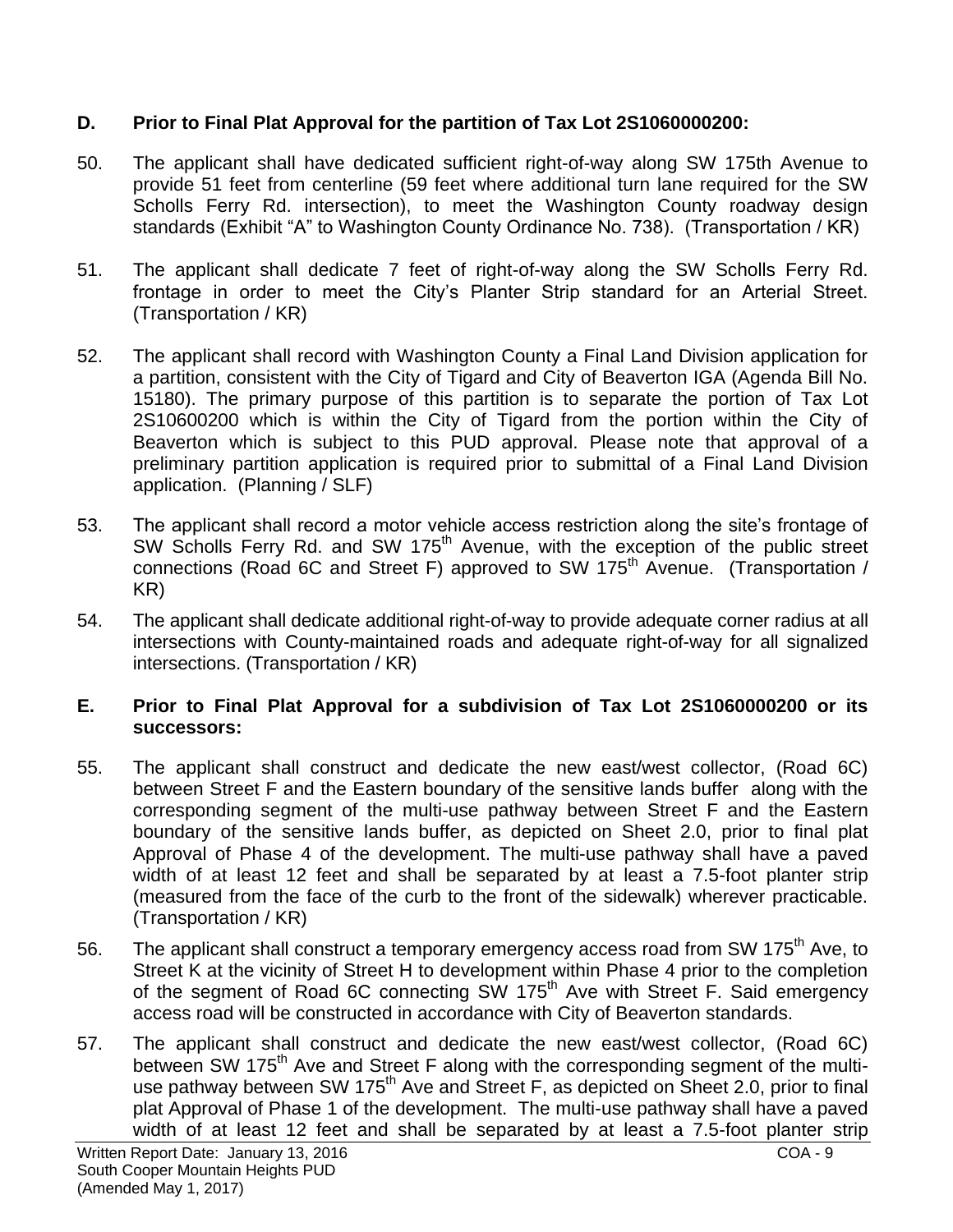(measured from the face of the curb to the front of the sidewalk) wherever practicable. (Transportation / KR)

- 58. The applicant shall construct a 6-foot sidewalk along the SW 175<sup>th</sup> Avenue frontage, with a buffered bike lane, from SW Scholls Ferry Road to Street A in the ultimate location, as shown on the Washington County and City of Beaverton Transportation System Plans, which matches the SW 175<sup>th</sup> Avenue cross-sections shown on the applicant's submitted plans. (Transportation / KR)
- 59. The applicant shall construct street lighting at the outer edge of the ultimate right-of-way of SW 175<sup>th</sup> Avenue to meet Washington County illumination standards. (Transportation / KR)
- 60. The applicant shall submit to the City a copy of the CC&Rs that provide for the maintenance of the private common open space, including all the trails, pathways, and walkways. (Transportation / KR
- 61. The applicant shall pay a proportional share of the cost to improve the intersection of SW 175<sup>th</sup> Avenue and SW Kemmer Road to Washington County. The current cost estimate of the improvements to the intersection is \$2.5 million, with the development's share estimated at \$214,302. The applicant shall submit evidence of payment to the City. (Transportation / KR).
- 62. If at the time of a pending site development permit issuance for the first phase of the South Cooper Mountain Heights development and these necessary projects have not been substantially completed, then the approval of a final land division and plat recordation shall be delayed until all the critical public infrastructure referenced is in place, accepted by the City, and able to serve the South Cooper Mountain Heights development.

If at the time of first phase final plat application submittal for the South Cooper Mountain Heights development, and the South Cooper Mountain High School's permitted public water, storm, and sanitary improvements within 175<sup>th</sup> Avenue and the Barrows Road Clean Water Services gravity sewer project are both not substantially completed, as determined by the City Engineer, then the approval of the first final land division and plat recordation shall be delayed until all the critical public infrastructure referenced is in place, accepted by the City, and able to serve the South Cooper Mountain Heights development. (Site Development / JDD)

- 63. The applicant shall have commenced construction of the site development improvements to provide minimum critical public services to each proposed lot (access graded, cored and rocked; wet utilities installed) as determined by the City Engineer and to allow for verification that the location and width of proposed rights of way and easements are adequate for the completed infrastructure, per adopted City standards. (Site Development / JJD)
- 64. The applicant shall show granting of any required on-site easements on the subdivision plat, along with plat notes as approved by the City Engineer for area encumbered and County Surveyor as to form and nomenclature. All public storm water facility tracts shall be conveyed to the City of Beaverton by means of the plat. The applicant's engineer or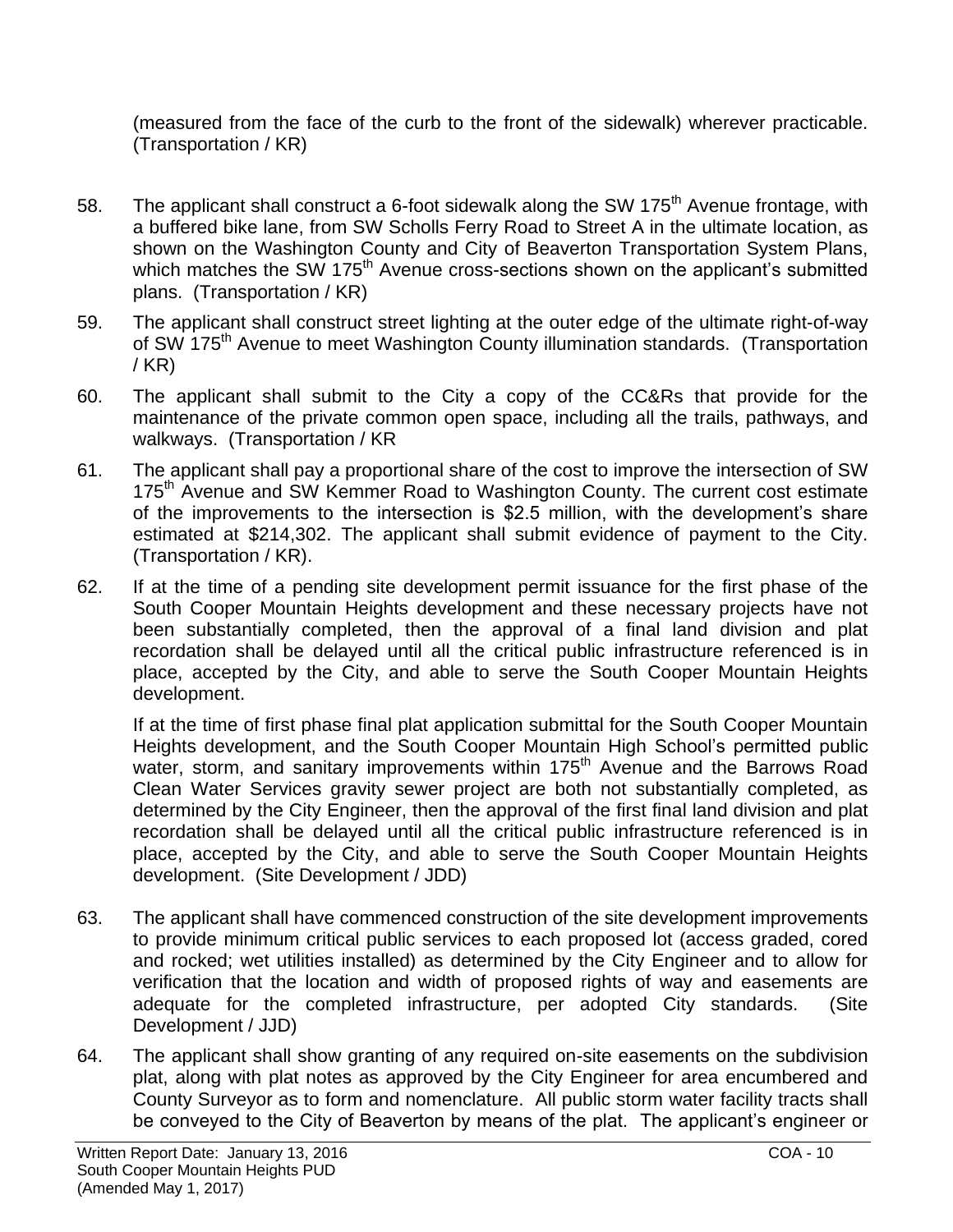surveyor shall verify all pre-existing and proposed easements are of sufficient width to meet current City standards in relation to the physical location of existing site improvements. (Site Development / JJD)

- 65. The applicant shall demonstrate that all lots meet ordinance standards for lot size, dimension and frontage. The final plat shall be fully dimensioned and indicate the square footage of each lot, include all yard setbacks. (Planning / SLF)
- 66. The applicant shall provide written assurance to the Planning Division that each and every lot is buildable without variance under City Ordinances effective as of the date of preliminary plat approval. Tracts and other parcels not proposed for development shall also be listed with a statement of their purpose. (Planning / SLF)
- 67. The applicant shall pay all City liens, taxes and assessments or apportion to individual lots. Any liens, taxes and assessments levied by Washington County shall be paid to them according to their procedures. (Planning / SLF)
- 68. The applicant shall submit a completed Land Division Agreement form to provide assurance that all the conditions of approval shall be met and that the development will be constructed in accordance with City requirements. (Planning / SLF)
- 69. The applicant shall submit a Final Land Division Application. In accordance with Section 50.90 of the Development Code, submittal of a complete final land division application shall be made within 24 months after preliminary plat approval, unless a time extension is approved. (Planning / SLF)
- 70. The applicant shall identify all improvements within tracts and public rights-of-ways and specify the maintenance responsibilities of those improvements. (Planning / SLF)
- 71. The applicant shall provide a street name shown on the site development plans identical with those on the Final Plat, and street name signs shall not be installed prior to final plat approval. (Planning / SLF)
- 72. Until such time as maintenance or ownership responsibilities are transferred to CWS, THPRD, or another public agency, the applicant shall ensure that the HOA shall be responsible for maintaining all tracts, including the proposed park, shown as Tract V. (Planning / SLF)
- 73. The applicant shall coordinate with the Beaverton School District for the design and installation of the traffic signals for the SW  $175<sup>th</sup>$  Avenue / SW Scholls Ferry Road and SW 175<sup>th</sup> Avenue / Street F intersections. (Transportation / KR)
- 74. The applicant shall be responsible for the completion of the following improvements prior to final plat approval for the first subdivision:
	- a. All utilities shall be stubbed to the western edge of the sensitive lands buffer, corresponding to the eastern edge of Taxlot 2S1060000200 or its successors (Crescent Grove Cemetery property);
	- b. The east/west collector road (identified as Road 6C on plan sheet P2.0) shall be constructed to the western edge of the sensitive lands buffer, corresponding to the eastern edge of Taxlot 2S1060000200 or its successors (Map 2S106 TL 200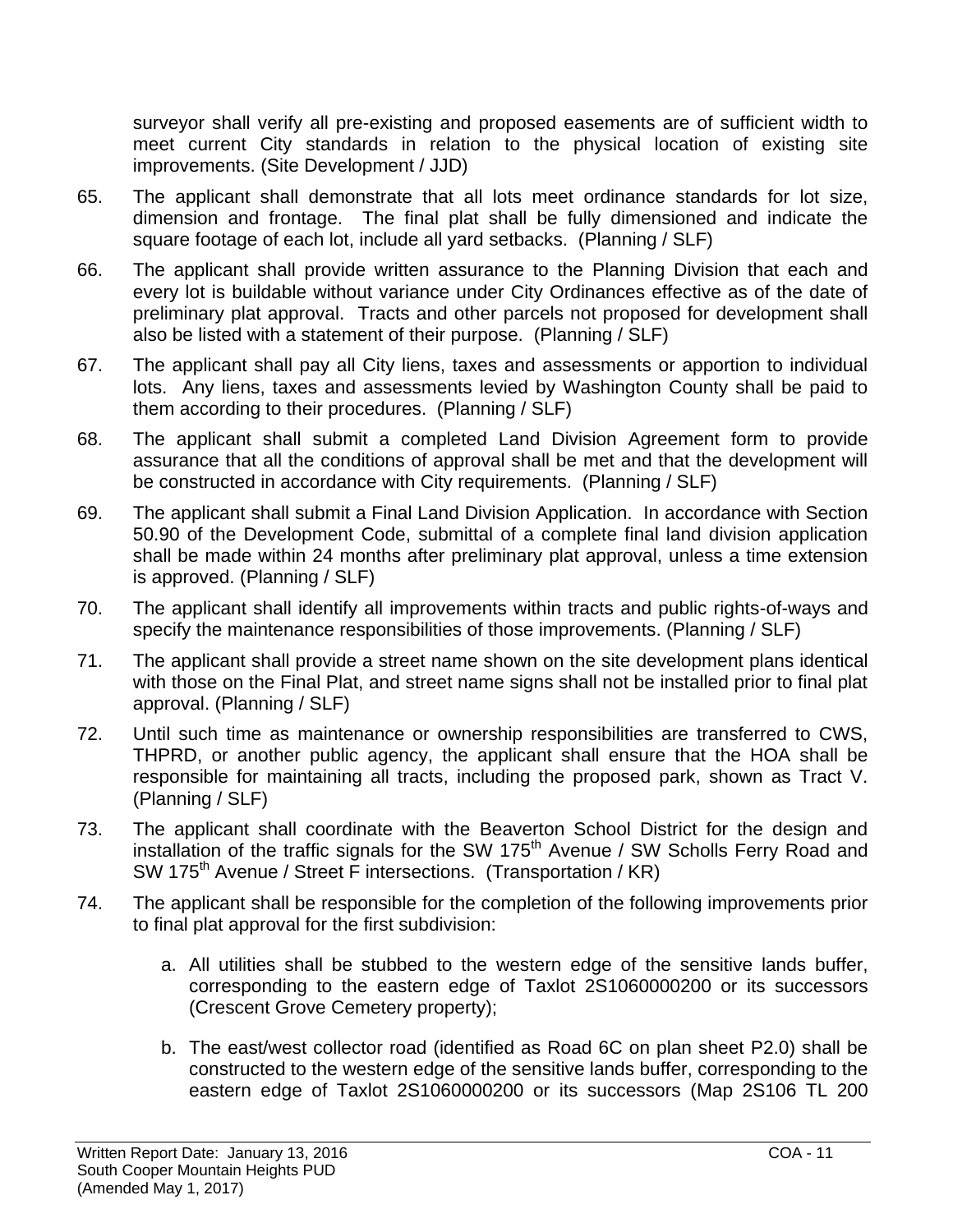Crescent Grove property), including crossing the wetland area. (Planning Division / SLF)

c. The applicant shall file a performance bond in the amount of \$11.53 million, in favor of City of Beaverton as part of site development permit which includes extension of utilities, the shared use path, and the east/west collector road to the east property line of Taxlot 2S1060000200 or its successors (Map 2S106 TL 200 Crescent Grove property), including crossing the wetland area. (Planning Division / SLF)

# **F. Prior to Building Permit issuance:**

- 73. The applicant shall submit a complete site development permit application and obtain the issuance of site development permit from the Site Development Division. (Site Development / JJD)
- 74. The applicant shall have substantially completed the site development improvements as determined by the City Engineer, including streetlights being fully functional. (Site Development / JJD)
- 75. The applicant shall have placed underground all existing overhead utilities and any new utility service lines within the project and along any existing street frontage, as determined at site development permit issuance. (Site Development / JJD)
- 76. The applicant shall make provisions for installation of all mandated erosion control measures to achieve City inspector approval at least 24 hours prior to call for foundation footing form inspection from the Building Division. (Site Development / JJD)
- 77. The applicant shall pay a storm water system development charge (overall system conveyance). (Site Development / JJD)
- 78. Due to having only a single fire department access, the applicant shall be required to provide/install fire sprinklers, complying with NFPA 13D, on lots 207-225 and lots 247- 281. (Planning for TVF&R / JF/ SLF)
- 79. Prior to occupancy (Final Permit Inspection) of the residential units in each phase, not including model homes, the applicant shall have completed construction of the main elements of the pedestrian trail system located in said phase, including the pedestrian connections to SW 175th Avenue from the Local Streets and the pedestrian connection to SW Scholls Ferry Road west of the natural resource area. The pedestrian circulation system may be expanded and extended with future phases of development to improve pedestrian connectivity. (Transportation / KR)
- 80. Prior to occupancy of any new dwelling unit, the applicant shall submit **final** certification of adequate sight distance in accordance with County Code, prepared and stamped by a registered professional engineer. (Transportation / KR).

# **G. Prior to Final Plat Approval for a subdivision of Tax Lot 2S1060000103 or its successors:**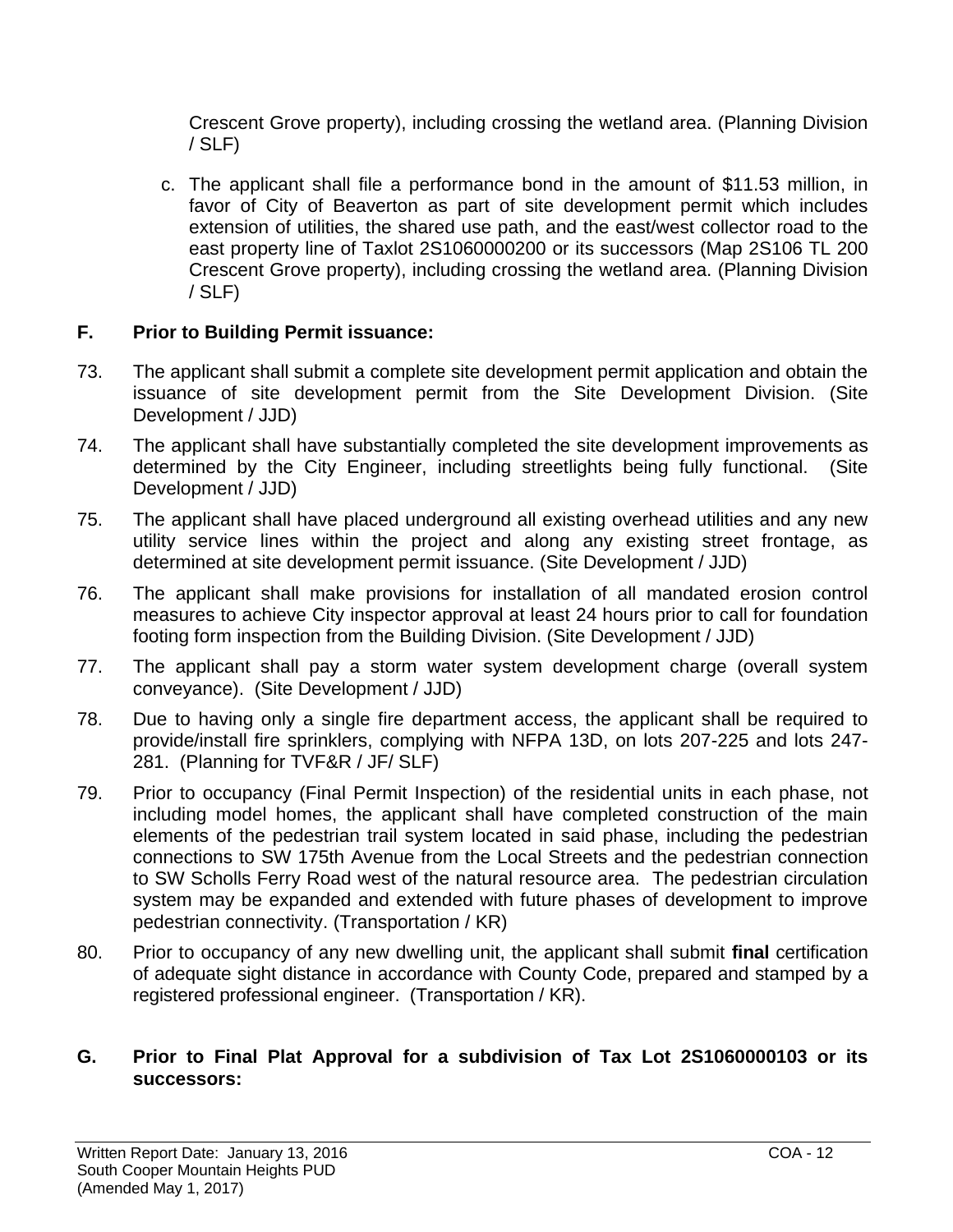- 81. The applicant shall construct and dedicate the new east/west collector road, (Road 6C) between Street P and Loon Drive, including the intersection of Road 6C with Loon Drive along with the corresponding segment of the 12-foot multi-use pathway, prior to final plat Approval of Phase II of the development. The pathway shall have a paved width of at least 12 feet and shall be separated by at least a 7.5-foot planter strip (measured from the face of the curb to the front of the sidewalk) wherever practicable. The intersection of Loon Drive and Road 6C shall have a marked crosswalk with Rectangular Rapid Flashing Beacons (Transportation / KR)
- 82. The applicant shall construct half-street improvements to Washington County's A-2 (5 lane) Arterial Street Standards, modified to include Arterial Street planter strip and sidewalk to meet City of Beaverton standards, along the SW 175<sup>th</sup> Avenue frontage of Taxlot 2S10600200 or all of its successors If the County has these improvements included in a programmed and funded street improvement program at the time of Final Plat Approval for a subdivision of this property, the enforcement of this Condition of Approval shall be deferred until the completion of the County's street improvement project, provided that the street improvements are expected to be completed within 1 year of the Final Plat Approval. (Transportation / KR)

### **H. Prior to Final Plat Approval or Final Design Review inspection (occupancy) for the Multi-Family portion of the development:**

83. The applicant shall construct a sidewalk and planter strip with street trees along the SW Scholls Ferry Rd. frontage of Taxlot 2S1060000200 or all of its successors that meet the City's Engineering Design Standards for an Arterial Street. (Transportation / KR)

# **I. Prior to Release of Performance Security:**

- 84. The applicant shall have completed the site development improvements as determined by the City Engineer and met all outstanding conditions of approval as determined by the City Engineer and Planning Director. Additionally, the applicant and professional(s) of record shall have met all obligations under the City Standard Agreement to Construct Improvements and Retain Design Professional Registered in Oregon, as determined by the City Engineer. (Site Development / JJD)
- 85. The applicant shall submit any required on-site easements not already dedicated on the subdivision plat, executed and ready for recording, to the City after approval by the City Engineer for area encumbered and City Attorney as to form. The applicant's engineer or surveyor shall verify all pre-existing and proposed easements are of sufficient width to meet City standards. (Site Development / JJD)
- 86. The applicant shall provide an additional performance security for 100 percent of the cost of plants, planting materials, and any maintenance labor (including irrigation) necessary to achieve establishment of the vegetation within the construction disturbed or sediment affected areas surrounding or within the surface water quality facility, vegetated corridor, and the common use areas, as determined by the City Engineer. If the plants are not well established (as determined by the City Engineer) within a period of two years from the date of substantial completion, a plan shall be submitted by the engineer of record and landscape architect (or wetland biologist) that documents any needed remediation.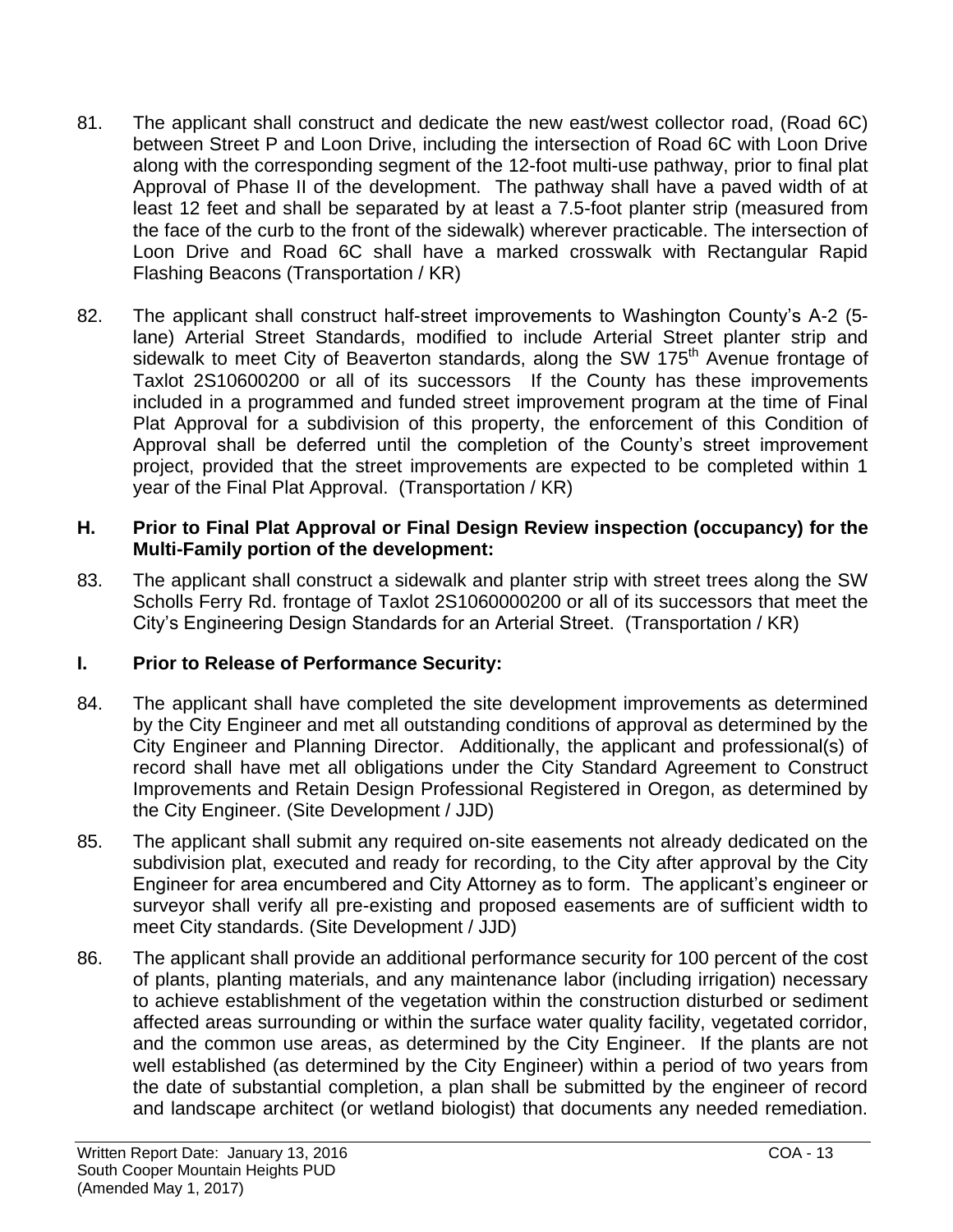The remediation plan shall be completely implemented and deemed satisfactory by the City prior to release of the security. (Site Development / JJD)

- 87. The applicant shall plant all street trees (as referenced on Plan Set Sheet L1.1) within an 8-foot planting space as required by the City Arborist. (Public Works: Operations / TC & PH)
- 88. Ensure all landscape areas are served by an underground landscape irrigation system. For approved xeriscape (drought-tolerant) landscape designs and for the installation of native or riparian plantings, underground irrigation is not required provided that temporary above-ground irrigation is provided for the establishment period. (Planning / JF)

# **J. Prior to Final Inspection of any Building Permit, the applicant shall:**

- 89. Install or replace, to City specifications, all sidewalks, curb ramps and driveway aprons which are missing, damaged, deteriorated, or removed by construction along the house frontage. (Site Development / JJD)
- 90. Have the landscaping completely installed or provide for erosion control measures around any disturbed or exposed areas per Clean Water Services standards. (Site Development / JJD)

# **TP2015-0008**

- 91. In accordance with Section 50.90.1 of the Development Code, Tree Plan approval shall expire 2 years after the date of approval unless, prior to that time, a construction permit has been issued and substantial construction pursuant thereto has taken place, or an application for extension has been filed, pursuant to Section 50.93 of the Development Code, or authorized development has otherwise commenced in accordance with Section 50.90.3.B of the Development Code. (Planning / SLF)
- 92. If protected trees are to be removed, and or trees within a Significant Natural Resource Area (SNRA), then prior to removing those trees, the applicant shall ensure that all associated applications (Conditional Use CU2015-0006 and Land Division LD2015-0013 and Design Review DR2015-0071) have been approved and are consistent with the submitted plans for the Tree Plan application. (Planning / SLF)
- 93. All pruning must comply with the City's adopted Tree Planting and Maintenance Policy. (Planning Division/JF)
- 94. The applicant must comply with the tree protection provisions of Section 60.60.20 of the Development Code, unless modified in agreement with the City Arborist. Plans showing compliance with these standards, including placement of orange tree fencing shall be provided prior to Site Development Permit issuance. (Planning Division/JF)
- 95. At the conclusion of the construction the applicant shall submit a report showing which Community Trees were kept, which were damaged or destroyed, and which were